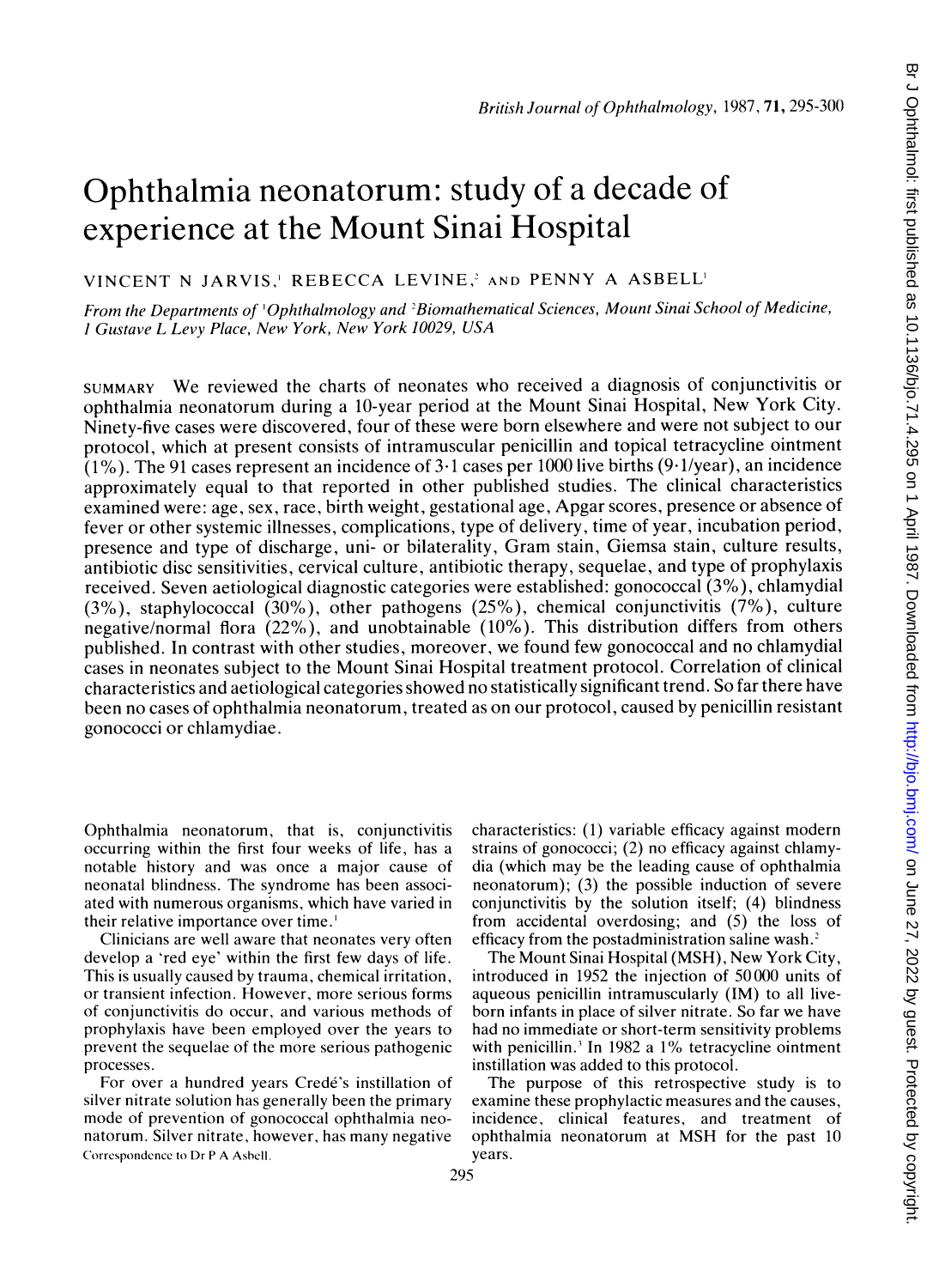#### 296

## Materials and methods

The charts of all neonates (0-28 days) delivered at or presenting to MSH between June <sup>1973</sup> and June <sup>1983</sup> who received a diagnosis of conjunctivitis or ophthalmia neonatorum were reviewed. Clinical characteristics were recorded on a standardised clinical form and included: infant's age, sex, race, birth weight, gestational age, Apgar scores, presence or absence of fever, other systemic illnesses, complications and type of delivery, month of diagnosis, incubation period, presence and type of discharge, uni- or bilaterality, Gram stain, Giemsa stain, culture results, antibiotic disc sensitivities (where appropriate), cervical culture, antibiotic therapy, sequelae, and type of prophylaxis received.

The statistical analysis of data was by Pearson's  $\chi^2$ test and one-way analysis of variance. The analysis was performed on the actual numbers.

### **Results**

Ninety-eight neonates received a diagnosis of ophthalmia neonatorum during the 10-year period. Three charts were unretrievable, and only 95 cases are presented here. Four of these were born elsewhere and were therefore subject to different prophylactic measures. During the study period a total of 30 345 live births were recorded at MSH. Undoubtedly some cases of ophthalmia neonatorum escaped detection because of the mild nature of the process and the possibility of neonates born here presenting elsewhere. Therefore this series represents a minimal incidence of 3-1 cases per 1000 live births, with an average of 9-5 cases per year, including those infants born elsewhere. Apart from those our series yields a similar incidence, with an average of 9-1 cases per year.

### AETIOLOGY

Seven diagnostic categories were established by aetiology (see Table <sup>1</sup> for percentages and abbreviations).

The diagnosis of GON was made in three cases, representing 3.1% of all ophthalmia neonatorum cases in our study. The most recent was a case of a 2640 g boy born by an uncomplicated spontaneous vaginal delvery at MSH. He received 50000 units of penicillin G intramuscularly at birth. He was <sup>a</sup> fullterm neonate with Apgar scores of 7 (1 minute) and 8 (5 minutes) and had no systemic symptoms. A mild unilateral eye discharge developed on the third day of life, but a swab of conjunctival exudate sent to the microbiology laboratory in transport media grew only Staphylococcus epidermidis. Despite prolonged treatment with sulphisoxazole ophthalmic drops,

## Vincent NJarvis, Rebecca Levine, and Penny A Asbell

scant mucus persisted in both eyes. He presented with ophthalmia neonatorum on day 19 of life.

Two months prior to the birth the father had visited Acapulco, Mexico. After his return to New York City the parents had sexual relations. The mother noted a new vaginal discharge one week before the delivery.

The infant was treated with penicillin G (100 <sup>000</sup> units/kg/day) intravenously. Local therapy consisted of frequent saline lavage followed by topical penicillin drops (100 000 U/ml). The eyes improved markedly within 12 hours, although subsequent improvement was slower than expected. Culture of the conjunctiva grew N. gonorrhoeae. The organism produced a  $\beta$ -lactamase and was resistant to penicillin (MIC greater than  $20 \mu g/ml$ ). Cure was achieved with parenteral cephazolin (to which the isolate was sensitive) and topical gentamicin eyedrops.4

The second case was less certain but highly suggestive of GON. A full-term <sup>2620</sup> <sup>g</sup> girl was born vaginally with mid-forceps assistance due to slow progression of labour. Also of note during delivery was the premature rupture of the amniotic membrane more than 24 hours before birth. The neonate received <sup>50</sup> <sup>000</sup> units of penicillin G prophylactically at birth but presented immediately with bilateral, purulent eye discharge and fever. Apgar scores were 8 at <sup>1</sup> minute and 10 at 5 minutes. The chart reviewed contained no record of Gram stain results, and eye cultures were negative. However, a gastric aspirate of the neonate was culture positive for N. gonorrhoeae, which was penicillin-sensitive. The mother had a history of partially treated gonorrhoea within six months of delivery. The infant was treated with penicillin G  $(100000 \text{ U/kg/day})$  and gentamicin (6 mg/kg/day) intravenously. Both mother and child were discharged without complications. The followup examination was within normal limits.

The third case was one of a mixed infection described below.

Chlamydia can be demonstrated by one of three laboratory methods: (1) identification of typical

Table 1 Aetiology of 95 cases of ophthalmia neonatorum\*

| Aetiology                           | No. | %            |
|-------------------------------------|-----|--------------|
| Gonococcal (GON)+                   |     | $3-1$        |
| Chlamydial (ChON)+                  | 3   | $3-1$        |
| Staphylococcal (SON)                | 29  | $30-2$       |
| Other pathogens (OON)               | 24  | 25.3         |
| Chemical (CC)                       |     | 7.4          |
| Culture negative/normal flora (NON) | 21  | $22 \cdot 1$ |
| Unobtainable (UON)                  |     | 9.4          |

\*Includes four cases born elsewhere.

tIncludes one mixed infection (gonococcal and chlamydial).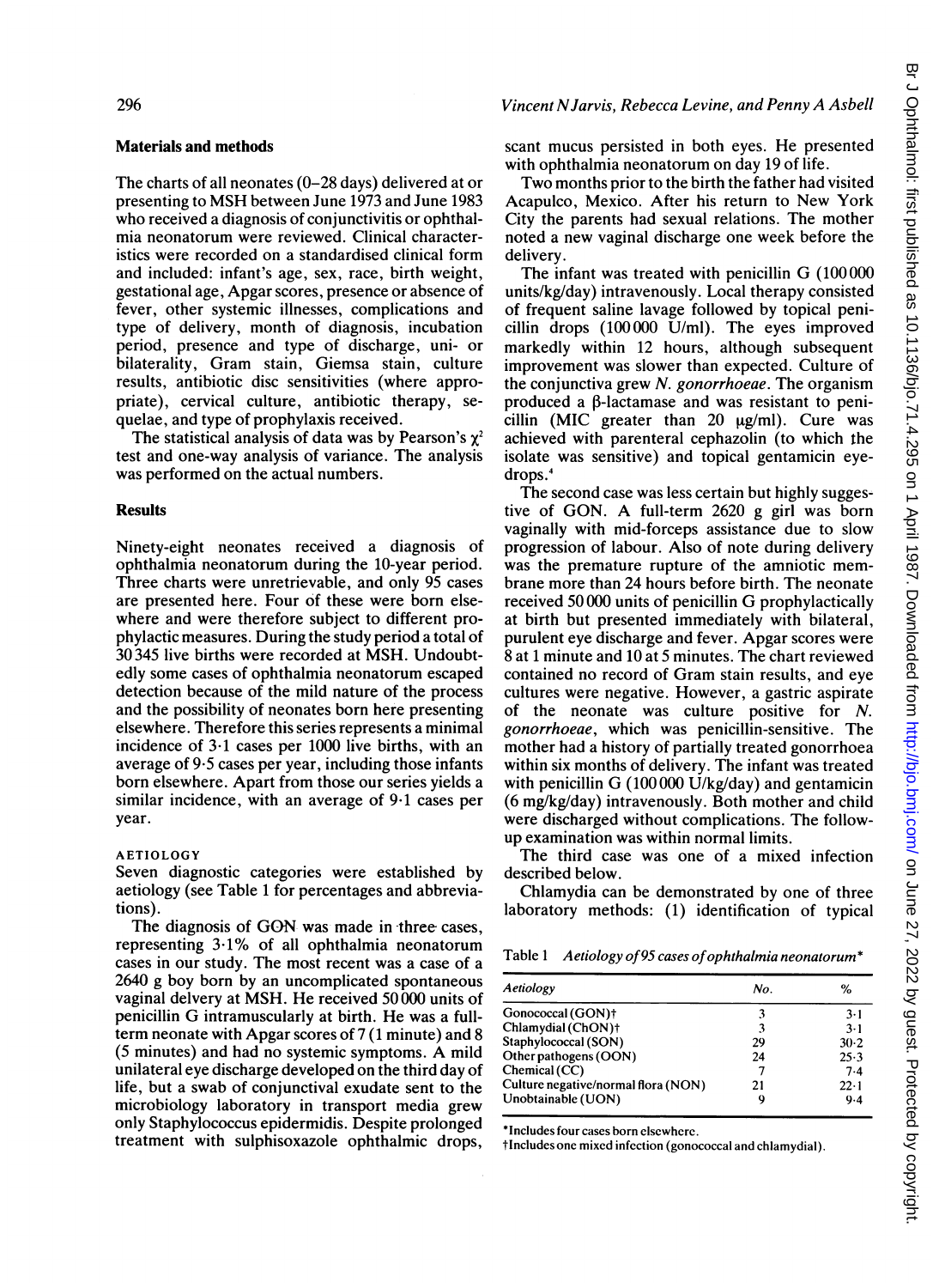| <b>Table 2</b> | Results of conjunctival cultures in 24 cases of        |
|----------------|--------------------------------------------------------|
|                | ophthalmia neonatorum due to other pathogens ( $OON$ ) |

| Culture results                          | No. of cases |
|------------------------------------------|--------------|
| Escherichia coli                         |              |
| Str. viridans                            |              |
| Str. fecalis                             |              |
| Str. pneumoniae                          |              |
| Staph. aureus and E. coli                |              |
| Staph. aureus and Pseudomonas aeruginosa |              |
| Serratia                                 |              |
| Klebsiella oxytoca                       |              |
| <b>Enterococcus</b>                      |              |
| Haemophilus parainfluenzae               |              |

Halberstadten-Prowazek inclusion bodies from conjunctival scrapings by means of iodine, Giemsa, or fluorescent antibody staining; (2) complement fixation or microtitre indirect immunofluorescence techniques; or (3) direct growth of the organism in embryonated hens' eggs or tissue culture systems.'

In this study, where conjunctival scrapings were obtained, prepared, examined, and noted in the charts by the house staff, method number one (1) above was employed as the diagnostic criterion for chlamydial ON (ChON).

Three cases of ChON were found, representing 3-1% of all cases of ophthalmia neonatorum in this series. Two of these had chart notations by house staff describing the inclusion bodies on Giemsa stain. The third case also had the bodies but was unique in that it was a mixed infection.

The mixed infection occurred in a 2920 g Hispanic boy who was the full-term product of a normal spontaneous vaginal delivery performed at another hospital where he had received silver nitrate prophylaxis. He presented to the MSH emergency room on the fourth day of life with a three-day history of a yellow, mucoid discharge from both eyes. Gram staining of scrapings revealed numerous polymorphonuclear leucocytes and Gram-negative diplococci morphologically typical of gonococci. Intravenous penicillin and eyedrops with saline irrigation were begun, with dramatic improvement. However, on day eight of life, while he was still receiving hospital treatment, bilateral conjunctivitis again developed. Gram staining now showed neutrophils and mononuclear cells but no bacteria and a repeat culture showed no growth. A Giemsa stain of conjunctival scrapings revealed epithelial cells with nuclear capping and intracytoplasmic inclusion bodies. The penicillin was stopped and the child was cured with sulphacetamide eyedrops.<sup>6</sup>

The next diagnostic category, staphylococcal ophthalmia neonatorum (SON), comprises those cases in which only Staphylococcus aureus was identified by

standard bacteriological techniques, namely, growth on blood agar, coagulase positivity, and typical colonial morphology. The isolates were then subject to antibiotic disc sensitivity screening. Staph. aureus was the most frequent isolate in this study, found in  $30.2\%$  of all cases.

The category of 'other pathogens' (OON) consisted of 24 cases, representing  $25.3\%$  of all cases of ophthalmia neonatorum. Organisms isolated were subject to antibiotic disc sensitivity screening and are listed on Table 2.

Chemical conjunctivitis (CC) was diagnosed in seven cases (7.4%) and comprised those cases in which symptoms appeared within 36 hours of birth and in which smears, Gram stains, and cultures were negative or showed only a normal flora, that is, Staph. epidermidis and diphtheroids.

The culture negative/normal flora group (NON) represented those cases in which symptoms began after 36 hours, the Gram stain was unremarkable, and cultures were negative for growth or grew only normal flora. Twenty-one cases (22.1%) belonged to this category. Obviously there may be some overlap between the NON and CC groups as the two differed only temporally.

The records of the final group were either unobtainable or no record of cultures could be found in the chart or in culture report log books. Nine cases  $(9.4\%)$  fell into this category (UON).

## CLINICAL CHARACTERISTICS

The clinical data on our standardised chart review form were tabulated and compared for the aetiological categories. No statistically significant trend was demonstrated by  $\chi^2$  and, where appropriate, analysis of variance tests.

Of note is the fact that phototherapy treatment of the neonate did not produce any difference among the groups. Nor did premature rupture of membranes seem to predispose the infant to any of the established aetiological categories. However, for both the phototherapy exposed infants and for those who suffered premature rupture of membranes the absolute numbers were not sufficient to employ statistical analysis. In addition, according to the charts reviewed, no cervical cultures were performed and no sequelae were noted in any of the infants seen at follow-up.

Examination of monthly incidences revealed no monthly trends or seasonal variations when all seven categories were grouped. Also, if CC, NON, and UON categories are analysed as one group, again no trends or variations are evident. Hence, viral aetiology is unlikely.

The CC group showed no significant association with premature rupture of membranes, meconium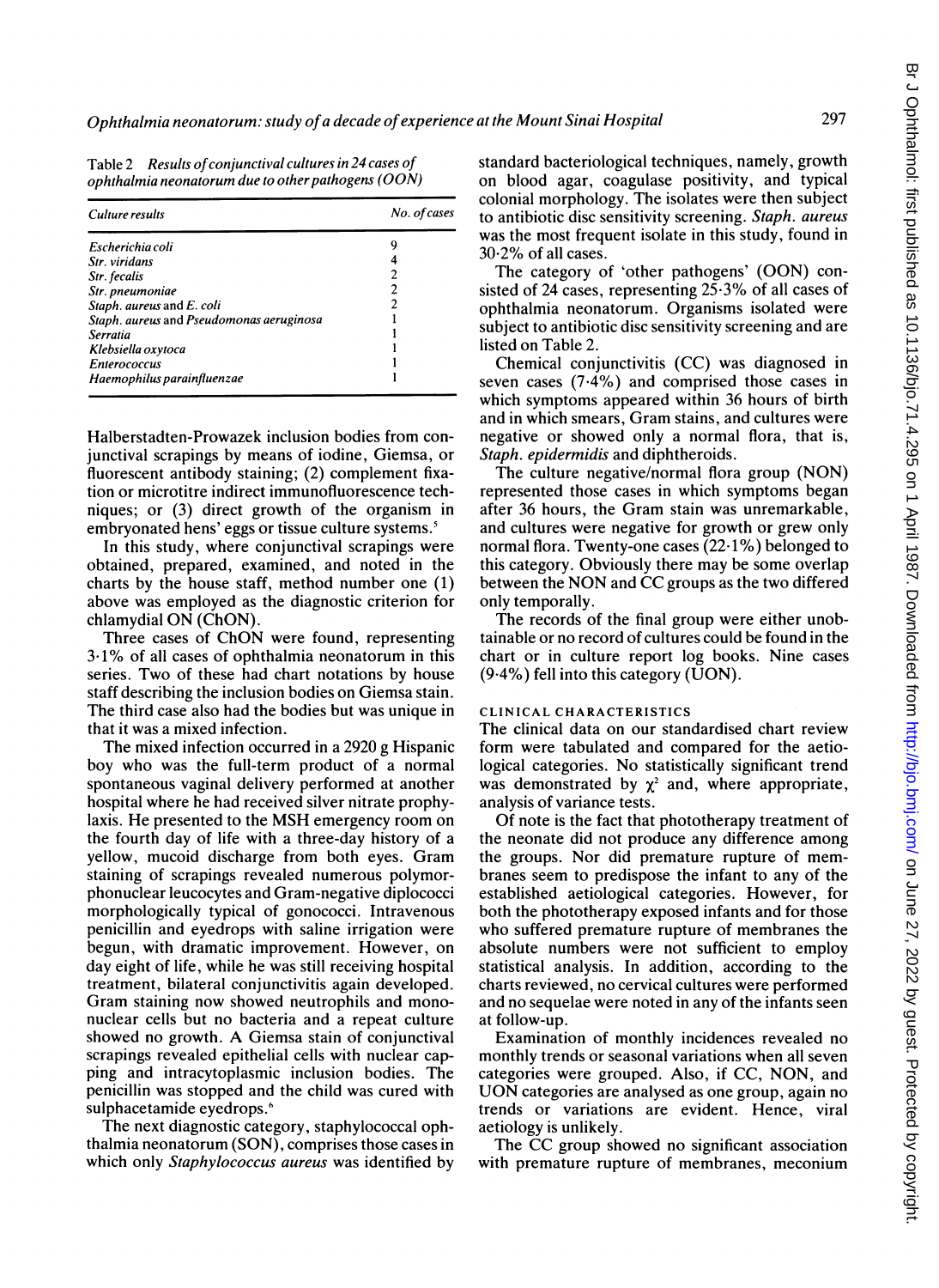|                                               | IM penicillin<br>only | IM penicillin and<br>topical tetracycline |
|-----------------------------------------------|-----------------------|-------------------------------------------|
| Number of cases                               | 85                    | 6                                         |
| Number of live births                         | 25845                 | 4500                                      |
| Incidence cases per 100 live<br><b>births</b> | 3.33                  | $1 - 33$                                  |
| Number of cases by aetiology                  |                       |                                           |
| GON                                           | 2                     | O                                         |
| ChON                                          | 0                     |                                           |
| <b>SON</b>                                    | 27                    |                                           |
| <b>OON</b>                                    | 22                    | 2                                         |
| <b>UON</b>                                    | 9                     |                                           |
| $_{\rm CC}$                                   | 5                     | 2                                         |
| <b>NON</b>                                    | 20                    |                                           |

Table 3 Ophthalmia neonatorum prophylaxis comparison at Mount Sinai Hospital\*

\*Excludes four cases born elsewhere.

present at birth, type of delivery, or with tetracycline ointment instillation as prophylaxis.

Of interest is the fact that all ChON cases in our study were born elsewhere and thereby subject to other prophylaxis. No cases of ChON were reported at MSH under either of our protocols. Furthermore no cases of GON have occurred at MSH since IM penicillin and topical tetracycline have been given as prophylaxis.

As stated earlier, the type of prophylaxis employed at the MSH has recently changed. A comparison of the two protocols is outlined on Table 3. Although the number of live births during the two protocol periods differed by nearly a factor of six, the overall incidences when corrected for the number of cases per 1000 live births differed greatly. It is, however, too early to state conclusively whether this was due to the different protocols employed or to other factors.

Various types of treatment were applied in the cases of ophthalmia neonatorum examined in this series, ranging from normal saline irrigation alone to intravenous penicillin and topical antibiotic drops. The treatment given was dependent on the type and severity of infection diagnosed. Sulphafurazole eyedrops were the most often used treatment. They were also the primary treatment in SON and OON, the two most frequently occurring causes of ophthalmia neonatorum in our study.

# **Discussion**

Greenberg and Vandow, in a review of ophthalmia neonatorum in New York City during the 1950s, found no cases of GON when IM penicillin was used as prophylaxis.7 Furthermore IM penicillin has been found to be associated with a decreased incidence of early onset group B streptococcal disease.<sup>3</sup>

In more recent studies however, the changing

picture of ophthalmia neonatorum has become apparent. The emergence of penicillinase-producing gonorrhoea (PPNG) and the increasing incidence of ChON show the need for implementation of better prophylaxis, diagnosis, and treatment.<sup>168</sup>

Vincent NJarvis, Rebecca Levine, and Penny A Asbell

Chlamydia has been found in one study to cause nearly 50% of neonatal conjunctivitis.<sup>9</sup> Inclusion conjunctivitis, once considered benign and selflimited, has now been shown to cause micropannus, conjunctival scarring, and later recurrence, which can be prevented by local application of tetracycline before the twelfth day of life.' Both penicillin and silver nitrate are ineffective against chlamydia.

Because of the changing nature of the pathogens causing ophthalmia neonatorum MSH has recently updated its protocol.<sup>10</sup> We continue to give IM penicillin to prevent infection by the more prevalent penicillin-sensitive strains of N. gonorrhoeae and group B streptococcal disease. In addition since 1982 we have instilled 1% tetracycline ointment into the eyes of all newborn babies to eliminate the threat of PNGON and ChON.

Little controversy exists as to the benefit of prophylaxis in preventing ophthalmia neonatorum, especially GON. The debate has mainly centred on the choice of the agent which is the most effective and least toxic. Table 4 presents comparison studies based on both incidence of positive cultures and the occurrence of chemical conjunctivitis with different

Table 4 Ophthalmia neonatorum: percentage (%) incidence with different prophylactic agents

| Investigator                                 |       | Silver nitrate Other agents              |
|----------------------------------------------|-------|------------------------------------------|
| Jarvis et al.*†                              |       | 0.31 Overall                             |
|                                              |       | 0.33 IM penicillin                       |
|                                              |       | $0.13$ IM penicillin and<br>tetracycline |
| Stenson et al. <sup>†8</sup>                 |       | 0.30 Overall                             |
| Armstrong et al. <sup>+1</sup>               | 0.19  | 0.38 Tetracycline                        |
|                                              | 0.86  |                                          |
| Christian <sup>+11</sup>                     | 1.3   | 0.68 Erythromycin                        |
| Jarvis et al. *‡                             |       | 0.07 Overall                             |
|                                              |       | 0.008 IM penicillin                      |
|                                              |       | 0 IM penicillin and<br>tetracycline      |
| Greenberg and Vandow $\ddagger$ <sup>7</sup> | 0.03  | 0.36 Bacitracin                          |
|                                              |       | 0 IM penicillin                          |
| Posner et al. $\ddagger^{12}$                | 0.20  | Bacitracin                               |
| Bickel <sup>+13</sup>                        | 0.15  | 0 Sulphacetamide                         |
| Franklin‡ <sup>14</sup>                      | 0.13  | 0 IM penicillin                          |
| Christian§ <sup>11</sup>                     | $8-7$ | 3.4 Erythromycin                         |
| Franklin <sup>§14</sup>                      | $6-0$ | $2-1$ IM penicillin                      |
| Harris§ <sup>16</sup>                        | 3.4   | 2.5 IM penicillin                        |
| Mathieu§ <sup>17</sup>                       | 46    | 6.0 Oxytetracycline                      |
| Wachter et al. § <sup>18</sup>               | 39    | 16 Erythromycin                          |
| Margileth§ <sup>19</sup>                     | 50    | 1.0 IM penicillin<br>0.7 Bacitracin      |

\*Excludes four cases born elsewhere. †All ON cases. ‡GON only. §Chemical conjunctivitis only.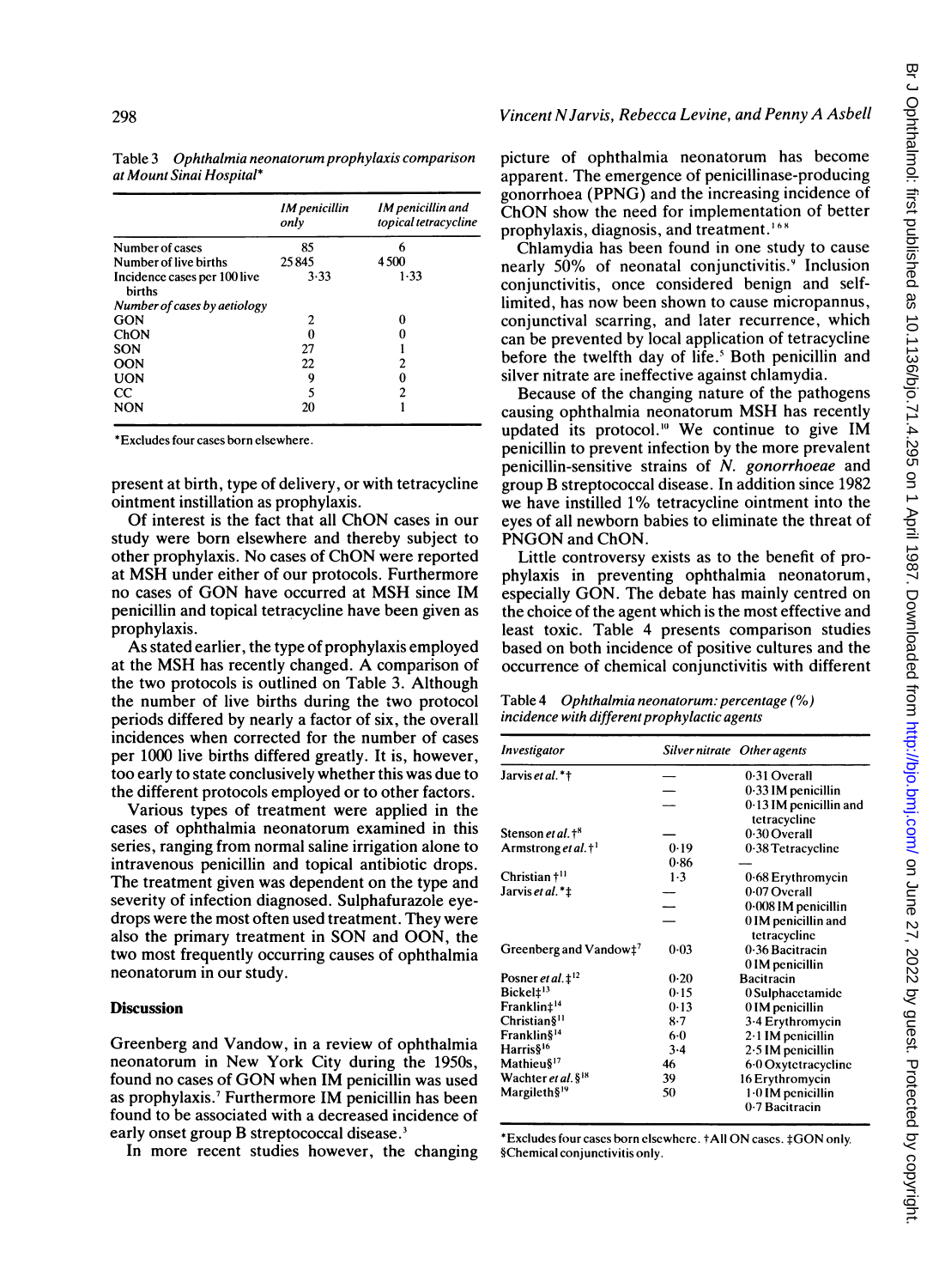| <b>Incidence</b><br>(cases per 1000<br>live births) | Jarvis et al.*     |                                        | Stenson et al. <sup>8</sup> |                         | Armstrong et al.      |
|-----------------------------------------------------|--------------------|----------------------------------------|-----------------------------|-------------------------|-----------------------|
|                                                     | Penicillin<br>3.33 | Penicillin and<br>tetracycline<br>1.33 | Silver nitrate<br>1.9       | Tetracycline<br>$3 - 8$ | Silver nitrate<br>8.6 |
| Gonococcal (%)                                      | 2.3                |                                        | 2.3                         | 4.7                     | $14 - 2$              |
| Gonococcal and chlamydial (%)                       | 0                  |                                        | N/A                         | N/A                     | $1-0$                 |
| Chlamy dial (%)                                     | 0                  |                                        | 33.0                        | $31 - 0$                | 28.5                  |
| Staphylococcal (%)                                  | 31.8               | $17-0$                                 | N/A                         | N/A                     | $10-3$                |
| Chemical $(\%)^*$                                   | 5.9                | 33.0                                   | N/A                         | N/A                     | 1·6                   |
| Uncertain (NON and UON) $(\%)$                      | 34                 | 17.0                                   | $30-0$                      | 27.0                    | 44.4                  |
| Bacterial (%)                                       | $57 - 6$           | $50-0$                                 | 37.0                        | 42.0                    | N/A                   |

Table 5 Ophthalmia neonatorum: comparison ofincidence and aetiological breakdown

\*Excludes four cases born elsewhere. tDefinitions of chemical conjunctivitis differ slightly.

prophylactic agents. Stenson et al. found an overall percentage incidence of ophthalmia neonatorum of  $0.30$  cases, representing  $3.0$  cases per 1000 live births.<sup>8</sup> Armstrong et al. found an overall incidence of 8-6 cases per 1000 live births (0.86% incidence).' Christian found percentage incidences of 1.3 and 0-68 for silver nitrate and erythromycin prophylaxis respectively." Our study found a percentage incidence similar to that reported by Stenson, namely, 0-31, representing 3-1 cases per 1000 live births. Under our earlier protocol of IM penicillin alone we found a 0-33% incidence, representing 3.3 cases per 1000 live births. Using the combined protocol of IM penicillin and topical tetracycline, we found a percentage incidence of  $0.13$ , representing  $1.3$  cases per 1000 live births. These figures demonstrate a significantly small incidence while using both MSH prophylactic protocols.

Two studies of comparable design to ours are outlined in Table 5. As in our series Stenson et al.<sup>8</sup> compared two different prophylactic regimens and found 1-9 and 3\*8 cases per 1000 live births for silver nitrate and tetracycline respectively. MSH protocols produced rates of 3-33 and 1-33 cases per 1000 live births for IM penicillin and IM penicillin with topical tetracycline respectively. Of all the studies cited, the MSH combined prophylaxis protocol resulted in the smallest ophthalmia neonatorum rate (1-33 cases per 1000 live births).

Our study also shows GON rates that are among the lowest of the studies cited in Table 4. In our 10 year series three cases of GON were found, in one of which the infant was born elsewhere. Hence two cases actually occurred under MSH protocol, while <sup>30</sup> <sup>345</sup> live births were recorded here. This represents an overall incidence of  $0.07$  cases per  $1000$  live births (0-007% incidence) and 0-08 cases per 1000 live births (0-008% incidence) for IM penicillin alone, and no cases for IM penicillin combined with topical tetracycline. This is equalled by Greenberg et al.,' Posner et al.,<sup>12</sup> Bickel,<sup>13</sup> and Franklin<sup>14</sup> using the

various forms of prophylaxis shown on Table 4.

The GON results summarised in Table <sup>5</sup> further reinforce the efficacy of the later MSH protocol as compared with others. All the ChON cases found in our series were born elsewhere. No cases occurred under either of the MSH protocols for the 10-year period. As discussed earlier, chlamydia can cause up to 50% of neonatal conjunctivitis.<sup>9</sup> Armstrong et al.<sup>1</sup> found chlamydia to be the prime cause of ophthalmia neonatorum in those cases where a cause was found. In their series it caused  $28.5\%$  of cases. Stenson et al.<sup>8</sup> also found chlamydia as the cause of ophthalmia neonatorum in a large percentage of cases, 33% and 31% for silver nitrate and tetracycline respectively. The disparity between these figures and ours is probably due to lack of experience at this institution with ChON. Only three cases have been diagnosed in the past 10 years.

An additional explanation for the disparity may be the fact that the importance of ChON has only recently been realised. Our study is retrospective, relying on notations in charts made up to 10 years ago. Often conjunctival scrapings were not performed, and when performed were not collected, stained and read properly. Moreover, the unknown group in our study is large, and may harbour undiagnosed ChON cases.

In our series the SON and OON groups represent <sup>a</sup> large percentage of all cases of ophthalmia neonatorum. SON accounted for 30.2% of the <sup>95</sup> diagnosed cases in this study, while Armstrong et  $a\tilde{l}$ . found staphylococcus to be the cause of only 10.3% of cases. Comparing our results with those of Stenson et al.,<sup>8</sup> who found about  $40\%$  (37 and 42) for all bacteria, we found that about 55% of cases at MSH to be bacterial in nature (see Tables <sup>1</sup> and 5). This is similar to Dumont and DeHaze's findings as well."

The uncertain group (NON and UON in our study) showed percentages that were nearly equal for the three studies outlined in Table 5. In our series the uncertain cases represented 31-5% of all cases of